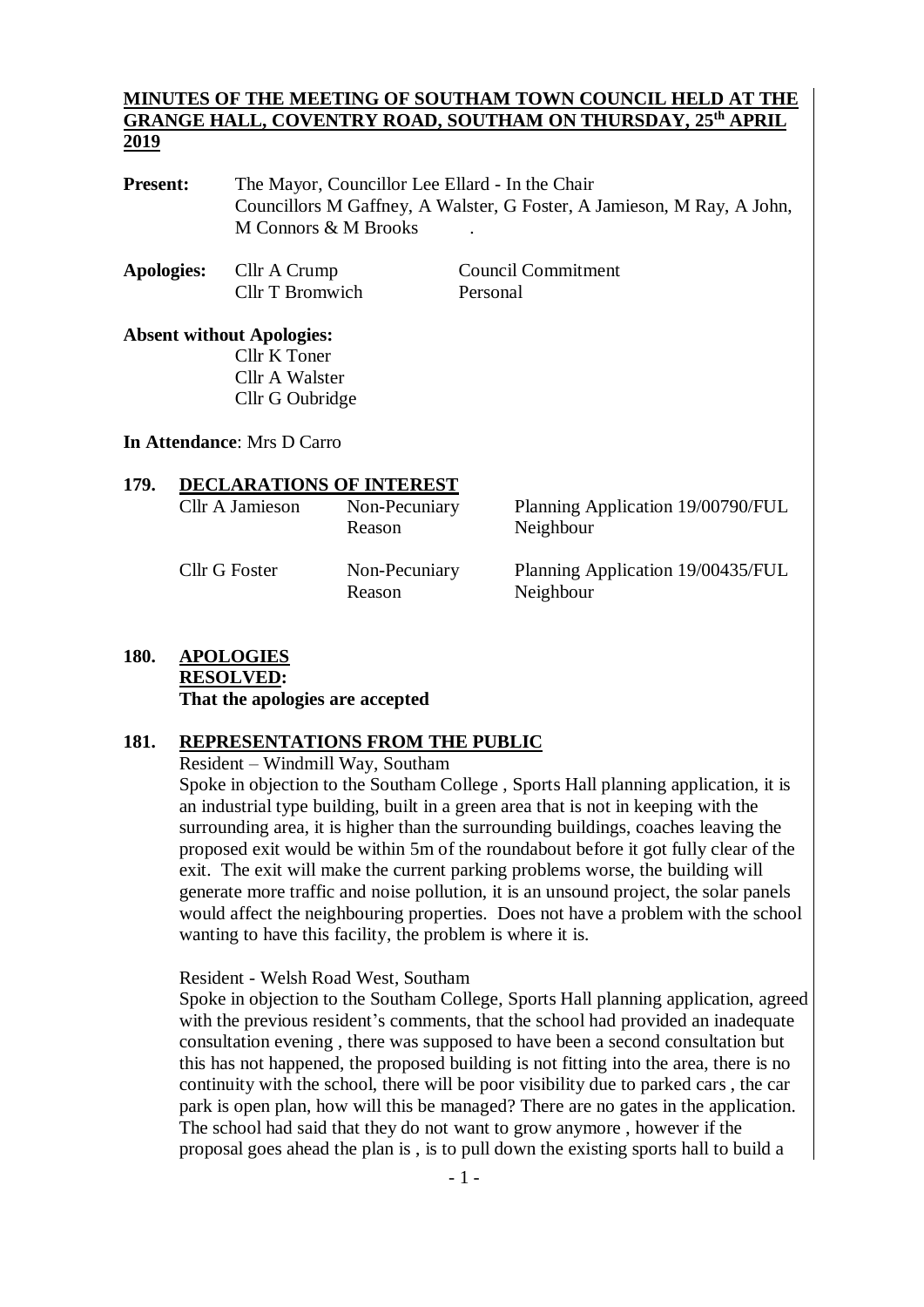new  $6<sup>th</sup>$  Form, so where do the  $6<sup>th</sup>$  Form pupils park then, the cycling sheds are to appease the planners as the school does not have a cycling policy and students do not cycle to school. Think it is time for the School and Leisure Centre pause for thought and think about what their long-term plan is?

Resident – St Mary's Close, Southam

Stated that he wasn't going to speak this evening but having listened to residents about the very unfortunate Southam College application was very surprised that the District Councillors were not in attendance and although the report given by Cllr Crump stated the reason for his apologies , why wasn't Cllr Bromwich in attendance given that the Southam College application is in his ward.

# **182. MINUTES OF THE PREVIOUS MEETING RESOLVED:**

**That the Minutes of the meeting held on Thursday, 28th March 2019, having previously been circulated, be confirmed and signed by the Town Mayor.** 

- **183. POLICE** Not in attendance
- **184. ACCOUNTS FOR PAYMENT** i)Invoices were available at the meeting for inspection **RESOLVED: That the payment of accounts dated April 2019, totalling £21,262.64 (details attached) be authorised.**

# **185. APPLICATIONS FOR PLANNING PERMISSION**

- **185.1** i) Council considered the applications for planning permission detailed on the schedule dated April 2019 upon which the Town Council had been consulted by Stratford District Council. (details attached)
- **185.2** ii) Planning Application decisions dated April 2019 **Noted**
- **185.3** iii) Planning Committee Meeting Dates

# **186. TOWN CLERK'S REPORT**

# **186.1 PUBLIC REPRESENTATIONS**

i)Representations regarding the Southam College planning application where considered under minute 185.1 ii)St Mary's Close resident was advised that the Council does not know the reason for Cllr Bromwich's apologies.

## **186.2 UNCONTESTED ELECTION Noted**

### **186.3 COUNCIL MEETING DATES ENV DATES Noted**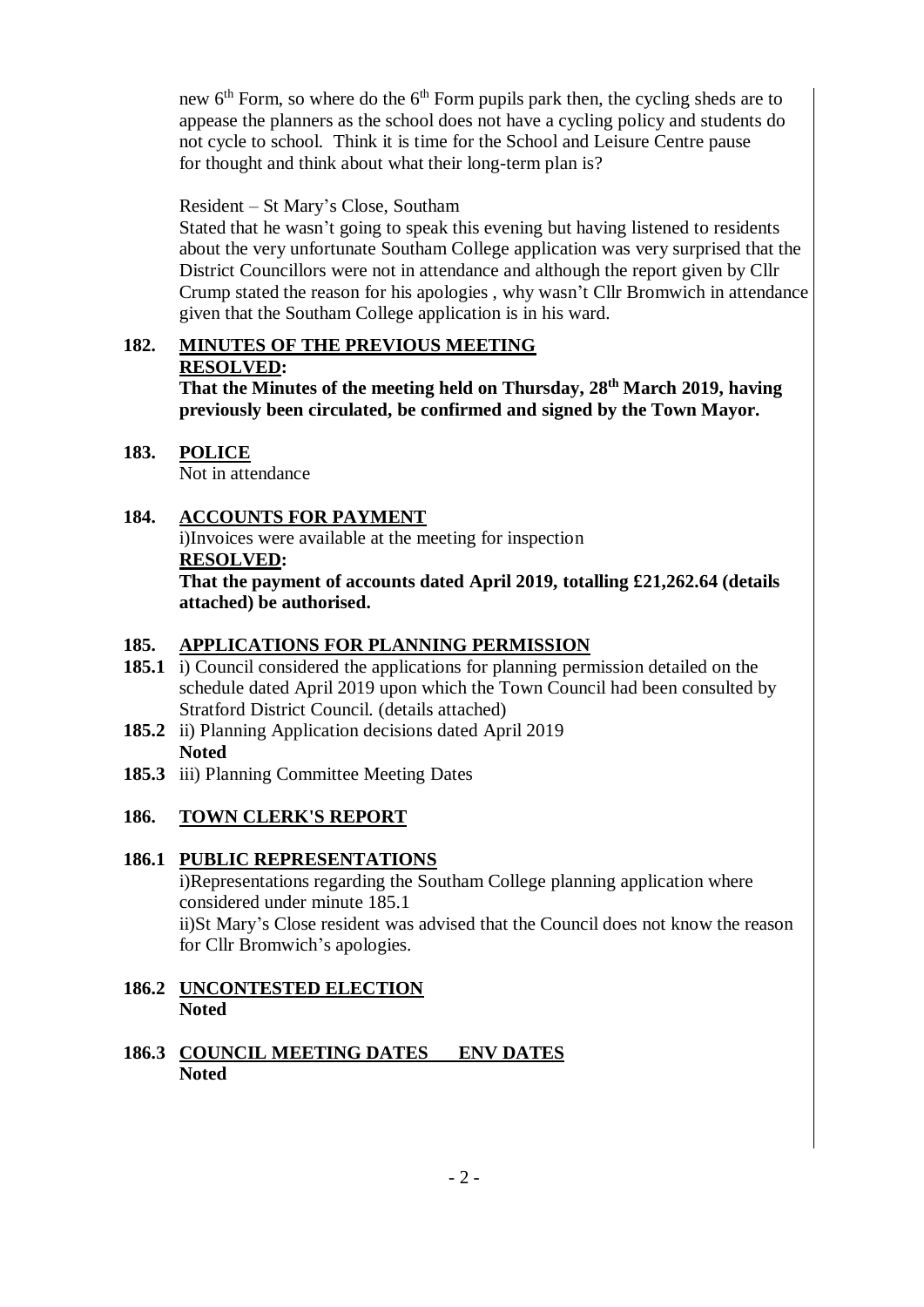#### **187. CORRESPONDENCE**

**187.1** Dogs on Lead – Resident Complaint **RESOLVED:**

> **To respond to the resident advising that the Council sympathises with the resident concerns and will put an article in the next Newsletter reminding Dog Walkers that dogs should be kept on leads in the play areas, to respect other users of the parks and be mindful that some people are scared of dogs.**

Southam in Bloom – Grant Thank you **Noted**

Southam First – Grant Thank you **Noted**

#### **188. REPORTS FROM WORKING PARTIES**

#### **188.1 SOUTHAM VOLUNTEER DRIVER SCHEME**

Members considered the report **RESOLVED:**

**i)The usage by clients for journeys that were not envisaged when the service was set up e.g. local dentists, doctors and non-hospital medical journeys. This increases the number of journeys and puts extra pressure on drivers which could result in a reduction of volunteers. This may impact on the whole service therefore the council needs to monitor this closely**

**ii)That a letter of thanks is sent from the Mayor and Council to all the volunteer staff and drivers for their excellent service during the past year iii)That a vote of thanks was given to Cllr Gaffney for all his hard work as he is retiring form the Council**

**188.2 DEMENTIA FRIENDLY SOUTHAM – MINUTES OF STEERING GROUP MEETING NO 10 APRIL 10TH 2019 Noted**

## **188.3 MARKET WORKING PARTY RESOLVED:**

**i)The market requires more promotion with advertising in Southam and the surrounding areas, therefore CJ's Events Warwickshire Ltd are to place regular adverts in Express Press provide glossy leaflets and advertise on social media, provide the Town Clerk with electronic posters who will assist helping to advertise, this needs to be put in place by 31st May 2019**

**ii)CJ's Events Warwickshire Ltd are to provide permanent advertising signs to be installed on/by the brick planters which are located at all Town Boundary entry points, to be put in place by 31st May 2019**

**iii)Free Transport funded by CJ's Events Warwickshire, from and back to local villages on Tuesday Market Day with a published timetable. This service needs to be advertised properly again through Express Press, Social Media etc. to be put in place by 31st May 2019**

**iv)It was agreed that it is not possible for a Farmers Market to be started again due to a lack of interested stall holders**

**v)Donation to the Mayors Charity to increase to £1500 from 1st May 2019, this donation to be reviewed again in 2021**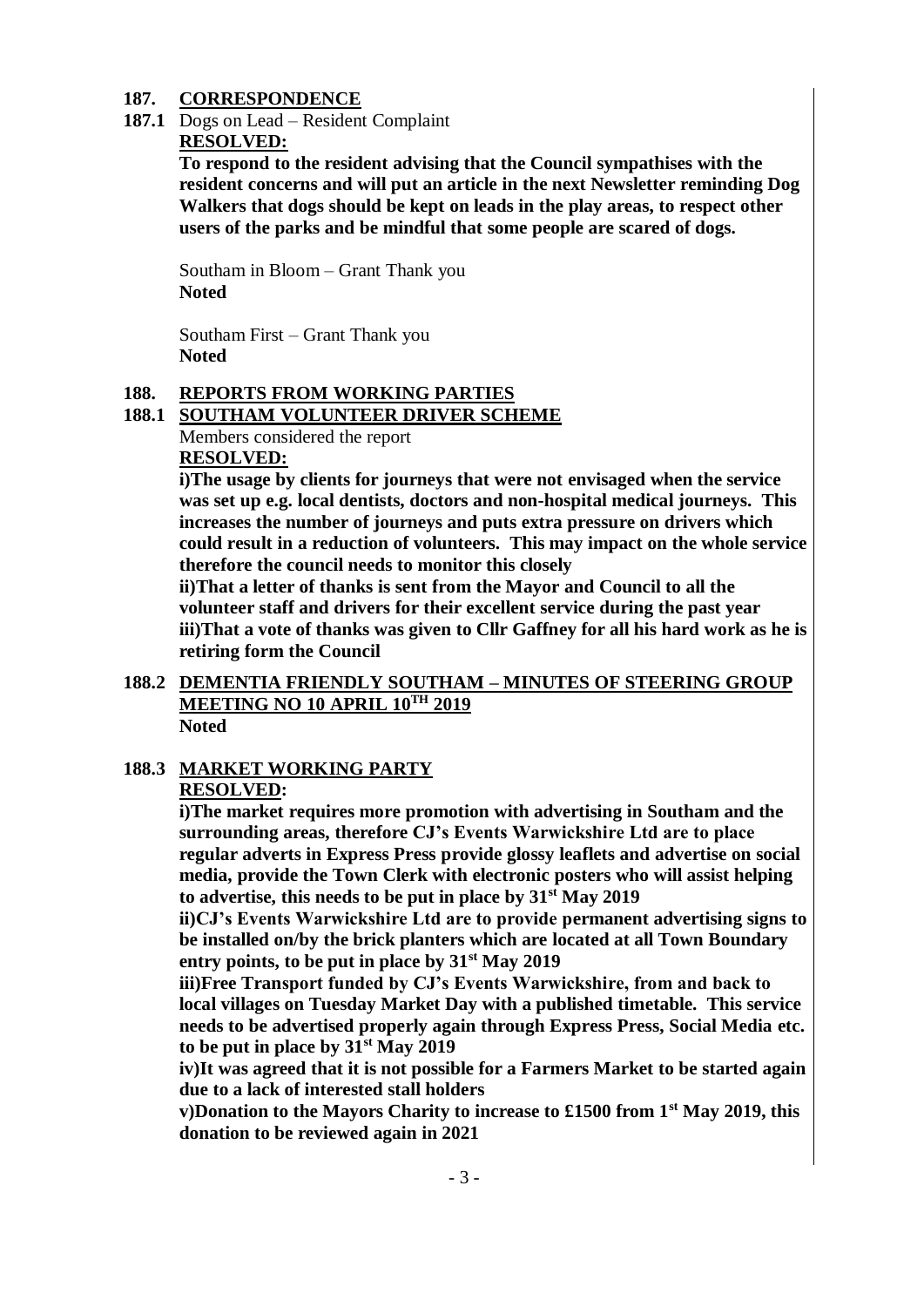#### **188.4 WARWICKSHIRE POLICE AND CRIME COMMISSIONER – ROAD SAFETY FUND RESOLVED:**

**i)That Cllr John, Cllr Jamieson and Cllr Ray form a working party with a view to submitting a bid**

**ii)Town Clerk to speak to Graham Stanley (WCC) and Graham Palmer (WCC) regarding any initiatives**

#### **189. INFORMATION FROM COUNTY AND DISTRICT COUNCILLORS** Cllr Crump **Report noted**

Cllr Bromwich **Report noted**

# **190. EXCLUSION OF THE PUBLIC FROM THE MEETING** It was moved and **RESOLVED: that pursuant to Section 1(2) of the Public Bodies (Admission to**

**Meetings) Act 1960 the public be excluded from the meeting because publicity would be prejudicial to the public interest by reason of the confidential nature of the business to be transacted**

#### **191. STAFF SALARIES AND PAYMENT FOR SERVICES RESOLVED: To authorise the payment of staff salaries dated April 2019**

# **192 DEED OF VARIATION – FLYING FIELDS COMMUNITY HALL**

Members considered the correspondence from Taylor Wimpey who were seeking confirmation from the Town Council that they are satisfied with the specification for the Community Hall.

#### **RESOLVED:**

**That the Grange Hall Management Committee put forward a proposal for the Council to submit.**

**The Meeting closed at 9.00 pm**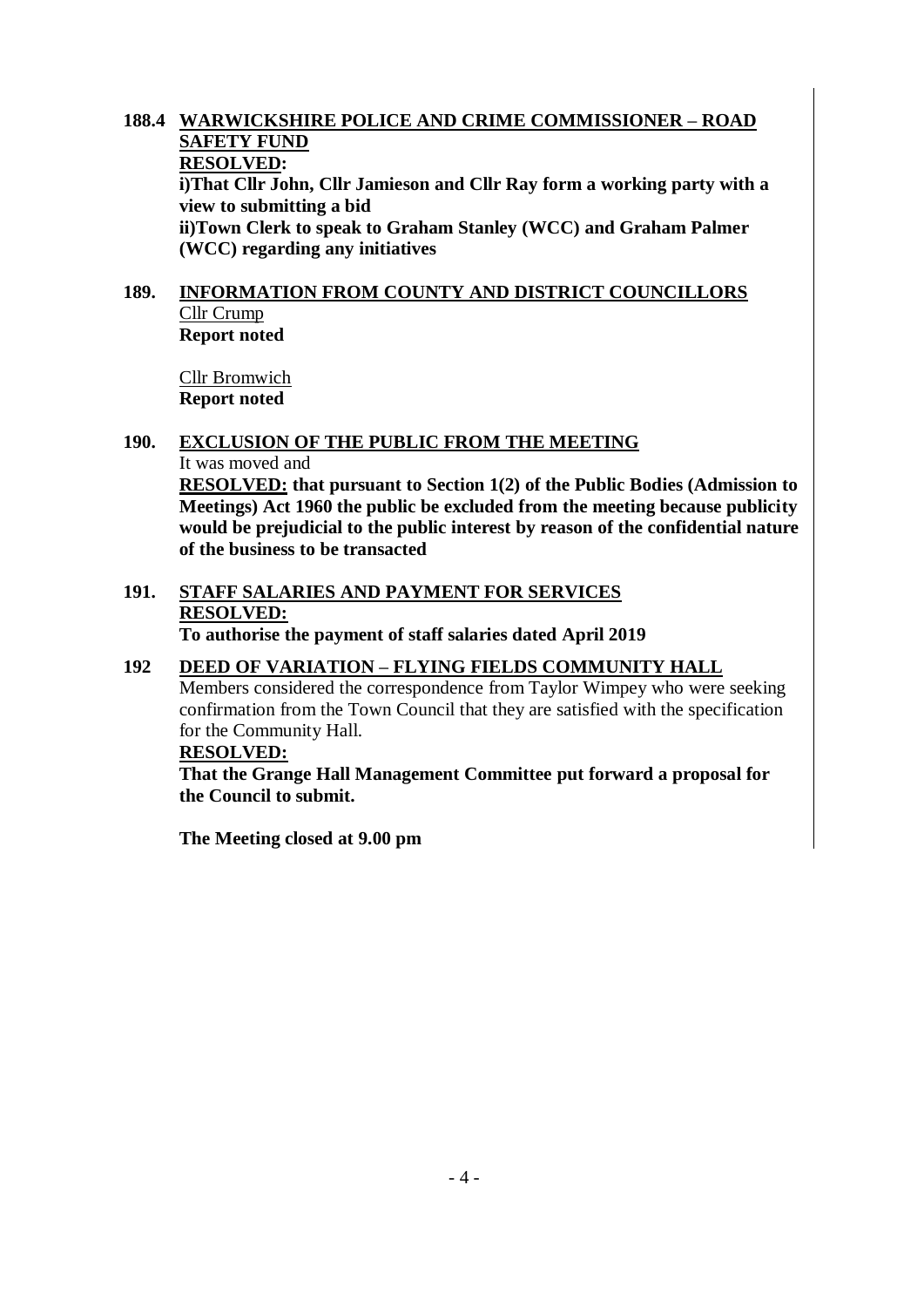|                |                                       |                  |                                       | <b>Southam Town Council Financial Year April (2019-2020)</b>                      |                |                      |                               |  |
|----------------|---------------------------------------|------------------|---------------------------------------|-----------------------------------------------------------------------------------|----------------|----------------------|-------------------------------|--|
|                | Accounts Payable April 2019 - ISSUE 2 |                  |                                       |                                                                                   |                |                      |                               |  |
| No             | Item Budget Chq No Payee<br>Line      |                  |                                       | <b>Details</b>                                                                    | Net Amount VAT | (to be<br>reclaimed) | Gross/Cheque<br><b>Amount</b> |  |
| 1              | 47                                    | 108602           | P Owen                                | Volunteer Driver Reimbursement                                                    | 38.55          |                      | £38.55                        |  |
| $\overline{c}$ | 47                                    | 108603           | J Branston                            | Volunteer Driver Reimbursement                                                    | £59.40         |                      | £59.40                        |  |
| 3              | 47                                    | 108604           | C McCarthy                            | Volunteer Driver Reimbursement                                                    | £33.95         |                      | £33.95                        |  |
| 4              | 47                                    | 108605           | <b>G</b> White                        | Volunteer Driver Reimbursement                                                    | 119.40         |                      | £119.40                       |  |
| 5              | 47                                    | 108606           | W M Taylor                            | Volunteer Driver Reimbursement                                                    | 22.05          |                      | £22.05                        |  |
| 6              | 47                                    | 108607           | J Blake                               | Volunteer Driver Reimbursement                                                    | 67.20          |                      | £67.20                        |  |
| $\overline{7}$ | 47                                    | 108608           | M Houston                             | Volunteer Driver Reimbursement                                                    | £139.05        |                      | £139.05                       |  |
| 8              | 47                                    | 108609           | <b>B</b> Meacham                      | Volunteer Driver Reimbursement                                                    | £104.25        |                      | £104.25                       |  |
| 9              | 47                                    | 108610           | J Wood                                | Volunteer Driver Reimbursement                                                    | £119.70        |                      | £119.70                       |  |
| 10             | 47                                    | 108611           | L Commander                           | Volunteer Driver Reimbursement                                                    | £76.50         |                      | £76.50                        |  |
| 11             | 47                                    | 108612           | M Newsham                             | Volunteer Driver Reimbursement                                                    | £33.95         |                      | £33.95                        |  |
| 12             | 46                                    | 108613<br>108614 | Limebridge Rural Services Ltd         | Visit 1 of 16 Amenity Maintenance                                                 | £935.86        | £187.17              | £1,123.03<br>£420.00          |  |
| 13             | 10                                    |                  | 4 Counties Ground Maintenance         | Church Yard Mowing March 2<br>visits                                              | £420.00        |                      |                               |  |
| 14             | 18                                    | 108615           | Express Print & Design                | <b>April Newsletter</b>                                                           | £482.00        | £96.40               | £578.40                       |  |
| 15             | 47                                    | 108616           | <b>British Telecommunications PLC</b> | Volunteer Office phone                                                            | £42.60         | £8.52                | £51.12                        |  |
| 16             | 6&7                                   | 108617           | Inside IT Solutions Ltd               | IT monthly Support, broadband &<br>Office 365. Inv 4648 & 4701                    | £750.26        | £150.05              | £900.31                       |  |
| 17             | 39 & ER                               | 108618           | Mr R Carro                            | Maintenance Contract                                                              | £723.46        |                      | £723.46                       |  |
| 18             | 20                                    | 108619           | <b>WALC</b>                           | <b>Association of Local Councils</b><br>annual membership subscription            | £1,033.00      |                      | £1,033.00                     |  |
| 19             | 44                                    | 108620           | E.ON                                  | Streetlighting Electricity 1/01/19 -<br>31/03/19                                  | £1,889.85      | £377.97              | £2,267.82                     |  |
| 20             | 20                                    | 108621           | <b>NAMBA</b>                          | Market Association annual<br>subscription                                         | £358.00        |                      | £358.00                       |  |
| 21             | 37                                    | 108622           | <b>PIRMS</b>                          | Quaterly Playground inspections                                                   | £260.00        |                      | £260.00                       |  |
| 22             | 47                                    | 108623           | The Grange Hall                       | Contribution received from<br>Bishops Itchington PC Volunteer<br>Drivers scheme   | £482.00        |                      | £482.00                       |  |
| 23             | 48                                    | 108624           | <b>Southam First</b>                  | Section 137 grant - Retro Revival                                                 | £1,319.00      |                      | £1,319.00                     |  |
| 24             | 48                                    | 108625           | <b>Southam First</b>                  | Section 137 grant - Produce Show                                                  | £500.00        |                      | £500.00                       |  |
| 25             | 48                                    | 108626           |                                       | Section 137 grant - Poetry                                                        | £700.00        |                      | £700.00                       |  |
| 26             | 48                                    | 108627           | Southam & District Lions Club         | Competition<br>Section 137 grant - Head Start                                     | £255.00        |                      | £255.00                       |  |
|                |                                       |                  | Southam & District Lions Club         | <b>Defribrillator Training</b>                                                    |                |                      |                               |  |
| 27             | 48                                    | 108628           | Southam in Bloom                      | Section 137 Grant - plants for<br>baskets and planters and<br>maintenance of same | £3,000.00      |                      | £3,000.00                     |  |
| 28             | 48                                    | 108629           | <b>Southam Carnival Committee</b>     | Section 137 grant                                                                 | £1,260.00      |                      | £1,260.00                     |  |
| 29             | 48                                    | 108630           | Southam Christmas Lights Association  | Section 137 grant - replacement<br>bulbs and motifs                               | £1,717.50      |                      | £1,717.50                     |  |
| 30             | 48                                    | 108631           | Southam Youth Club                    | Section137 grant - youth club<br>running costs, holiday activities                | £3,500.00      |                      | £3,500.00                     |  |
|                |                                       |                  |                                       |                                                                                   |                |                      |                               |  |
|                |                                       |                  |                                       | Total                                                                             | 20442.53       | 820.11               | £21,262.64                    |  |
|                |                                       |                  |                                       |                                                                                   |                |                      |                               |  |
|                |                                       |                  |                                       |                                                                                   |                |                      |                               |  |
|                |                                       |                  |                                       |                                                                                   |                |                      |                               |  |
|                |                                       |                  |                                       |                                                                                   |                |                      |                               |  |
|                |                                       |                  |                                       |                                                                                   |                |                      |                               |  |
|                |                                       |                  | <b>Town Clerk</b><br>5                |                                                                                   |                |                      |                               |  |
|                |                                       |                  |                                       |                                                                                   |                | <b>Councillors</b>   |                               |  |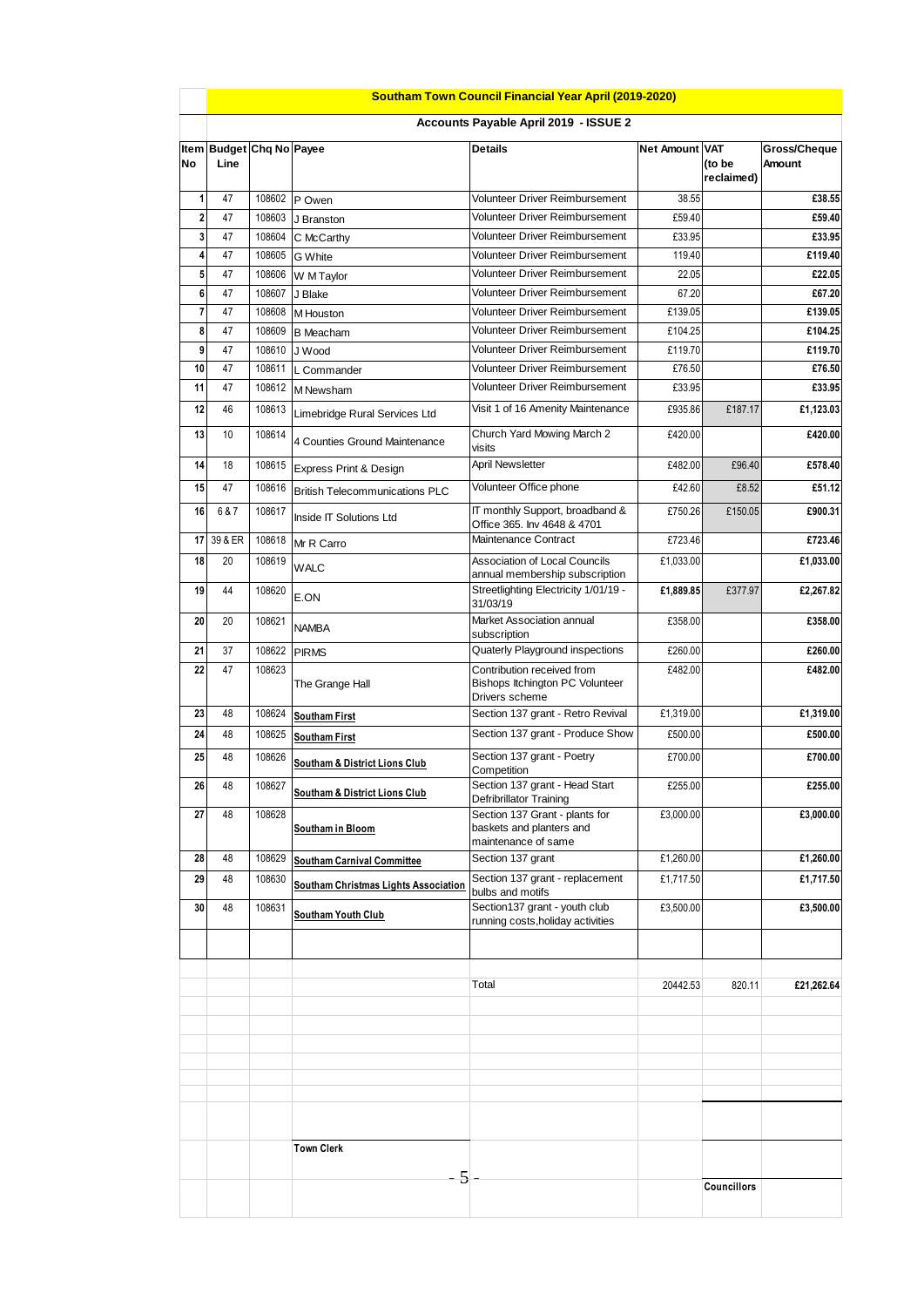| April 2019 - Town Council Meeting - ISSUE 2 |                          |                                                                   |                                                                                          |                                   |                                                                                                                                                                                                                                                                                                                                                                                                                                                                                                                                                                                                                                                                                                                                                                                                                                                                                                                                                                                                                                                                                                                                                                                            |  |  |
|---------------------------------------------|--------------------------|-------------------------------------------------------------------|------------------------------------------------------------------------------------------|-----------------------------------|--------------------------------------------------------------------------------------------------------------------------------------------------------------------------------------------------------------------------------------------------------------------------------------------------------------------------------------------------------------------------------------------------------------------------------------------------------------------------------------------------------------------------------------------------------------------------------------------------------------------------------------------------------------------------------------------------------------------------------------------------------------------------------------------------------------------------------------------------------------------------------------------------------------------------------------------------------------------------------------------------------------------------------------------------------------------------------------------------------------------------------------------------------------------------------------------|--|--|
|                                             |                          |                                                                   |                                                                                          |                                   |                                                                                                                                                                                                                                                                                                                                                                                                                                                                                                                                                                                                                                                                                                                                                                                                                                                                                                                                                                                                                                                                                                                                                                                            |  |  |
| APPLICATION NO.                             | APPLICANT<br><b>NAME</b> | <b>SITE</b>                                                       | PROPOSAL                                                                                 | <b>OBSERVATION</b><br><b>DATE</b> | Comments                                                                                                                                                                                                                                                                                                                                                                                                                                                                                                                                                                                                                                                                                                                                                                                                                                                                                                                                                                                                                                                                                                                                                                                   |  |  |
| 19/00790/FUL                                | Arkwright<br>Ventures    | Adjacent to<br>31 Banbury<br>Road,<br>Southam,<br><b>CV47 1HH</b> | Detached<br>house                                                                        | 01-May-19                         | The council felt they were<br>unable to support the<br>application, objecting for the<br>following reasons:<br>Concerns regarding<br>construction access: if access is<br>to be via Banbury Road, this will<br>be disruptive to normal traffic<br>flow. If via Tattle Bank, there<br>are concerns regarding the<br>narrow accessway, maximum<br>load capacity of the bridge and<br>its age being unable to support<br>volume and weight of<br>construction traffic.<br>Drawing are insufficient. A<br>colour rendering of the<br>frontage is required, as are<br>precise plans and details as to<br>how access is intended. There is<br>a question raised as to whether<br>the existing garage will have to<br>be taken down in order to allow<br>construction access,<br>A ground survey is required to<br>determine the stability of the<br>site.<br>As this is a conservation zone,<br>the construction materials will<br>need to sympathetic to the<br>area and reflect the<br>neighbouring properties.<br>As this land is in Flood Zone 3, it<br>is essential that the<br><b>Environment Agency</b><br>recommendations as stated in<br>the planning risk assessment be<br>adhered to. |  |  |
| 19/00770/Vary                               | Mr Funnell               | Green Acres,<br>Coventry<br>road,<br>southam,<br><b>CV471BG</b>   | Variation of<br>Condition of<br>condition 2 of<br>planning<br>permission<br>17/00102/FUL | 03-May-19                         | No representations                                                                                                                                                                                                                                                                                                                                                                                                                                                                                                                                                                                                                                                                                                                                                                                                                                                                                                                                                                                                                                                                                                                                                                         |  |  |